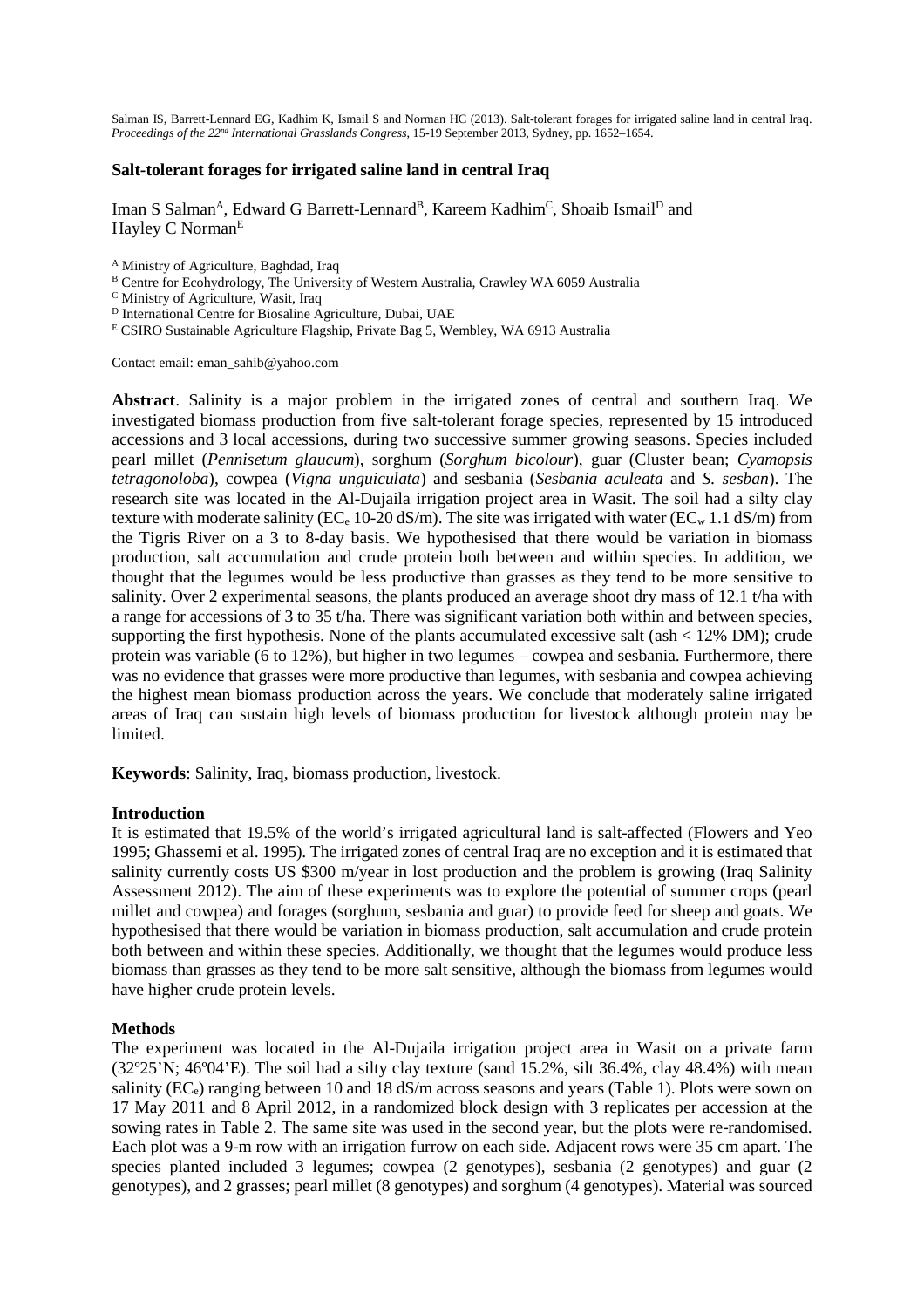from the International Centre for Biosaline Agriculture (Dubai); there was also 1 local sorghum genotype and 2 local pearl millet genotypes. During the growing periods, groundwater varied from 50 to 200 cm below the soil surface, with the salinity of the groundwater  $(EC<sub>w</sub>)$  ranging between 19 and 70 dS/m (Fig. 1 and 2). The site was irrigated with water from the Tigris River (ECw between 1.14 and 1.27 dS/m) on a 3 to 8-day basis with more frequent application during periods of high ambient temperatures. Over the growing season  $\sim$ 2 m<sup>3</sup> of water was applied per square meter of soil (Table 1). Species were fertilised differently, with N, P and K being applied at levels according to local agronomic best-practice recommendations (Table 2). Fertiliser intensity varied from no fertilisers for sesbania to sorghum with 200, 45, 80 kg/ha of N, P and K respectively. The fertiliser was applied in 3 portions, roughly a month apart. Aboveground biomass was harvested approximately 5 months after sowing on 13 October 2011 and 24 October 2012. After weighing, biomass replicates were bulked and analysed for ash content, total N (crude protein calculated as  $N*6.25$ ) and K. All data were analysed by ANOVA using Genstat 15.

|  |  |  | Table 1. Soil salinity at sowing and harvest, irrigation of salinity water and quantity of water applied. |  |  |  |
|--|--|--|-----------------------------------------------------------------------------------------------------------|--|--|--|
|--|--|--|-----------------------------------------------------------------------------------------------------------|--|--|--|

| Growing<br>season | Initial soil salinity<br>(EC <sub>e</sub> dS/m) | Final soil salinity<br>(EC <sub>e</sub> dS/m) | Salinity<br>irrigation<br>water (EC <sub>w</sub> dS/m) | Water quantity<br>$(m^{3}/m^{2})$ | Number<br>irrigations | οt |
|-------------------|-------------------------------------------------|-----------------------------------------------|--------------------------------------------------------|-----------------------------------|-----------------------|----|
| 2011              | 18.0                                            | 13.0                                          | 1.14                                                   | 1.98                              | 25                    |    |
| 2012              | 15.4                                            | 10.0                                          | 1.27                                                   | 2.00                              | 0י.                   |    |



**Figure 1.** Mean depth to the ground water table (cm) at the experimental site during 2011 and 2012.

## **Results and Discussion**

Mean biomass production across the 2 growing seasons ranged from 7.4 t DM/ha for pearl millet to 15.6 t DM/ha for Sesbania (Table 3). There were significant differences associated with species, years and a species by year interaction. The interaction is demonstrated by sesbania having relatively poor productivity in the first year and high productivity in the second season with guar having the opposite pattern (Fig. 3). The greater productivity of some species in 2012 may have been at least partly due to the longer growing season in this year. Three species (sesbania, cowpea and sorghum) were still green at harvest in 2012, but the other two species had ripened and stopped growing before harvest. There was no evidence that the grasses (sorghum and pearl millet) were more productive than legumes (cowpea, guar and sesbania) despite the relatively high fertiliser inputs for the grasses. The local pearl millet and sorghum genotypes were as productive as the introduced genotypes. As expected, the legumes generally had higher CP than the grass species; however, guar was not significantly higher than the grasses (Table 3; *P*>0.05). The 12% CP of cowpea and sesbania should be sufficient to meet the needs of mature, non-reproducing sheep or cattle (SCA 1990). However, protein supplementation indicates that they do not accumulate salt in a similar fashion to halophytic shrubs such as saltbush (Norman et al. 2013). This is ideal as salt has no energy value, restricts voluntary feed intake and can reduce digestibility of the diet (Masters et al. 2007). The potassium levels of the forages are not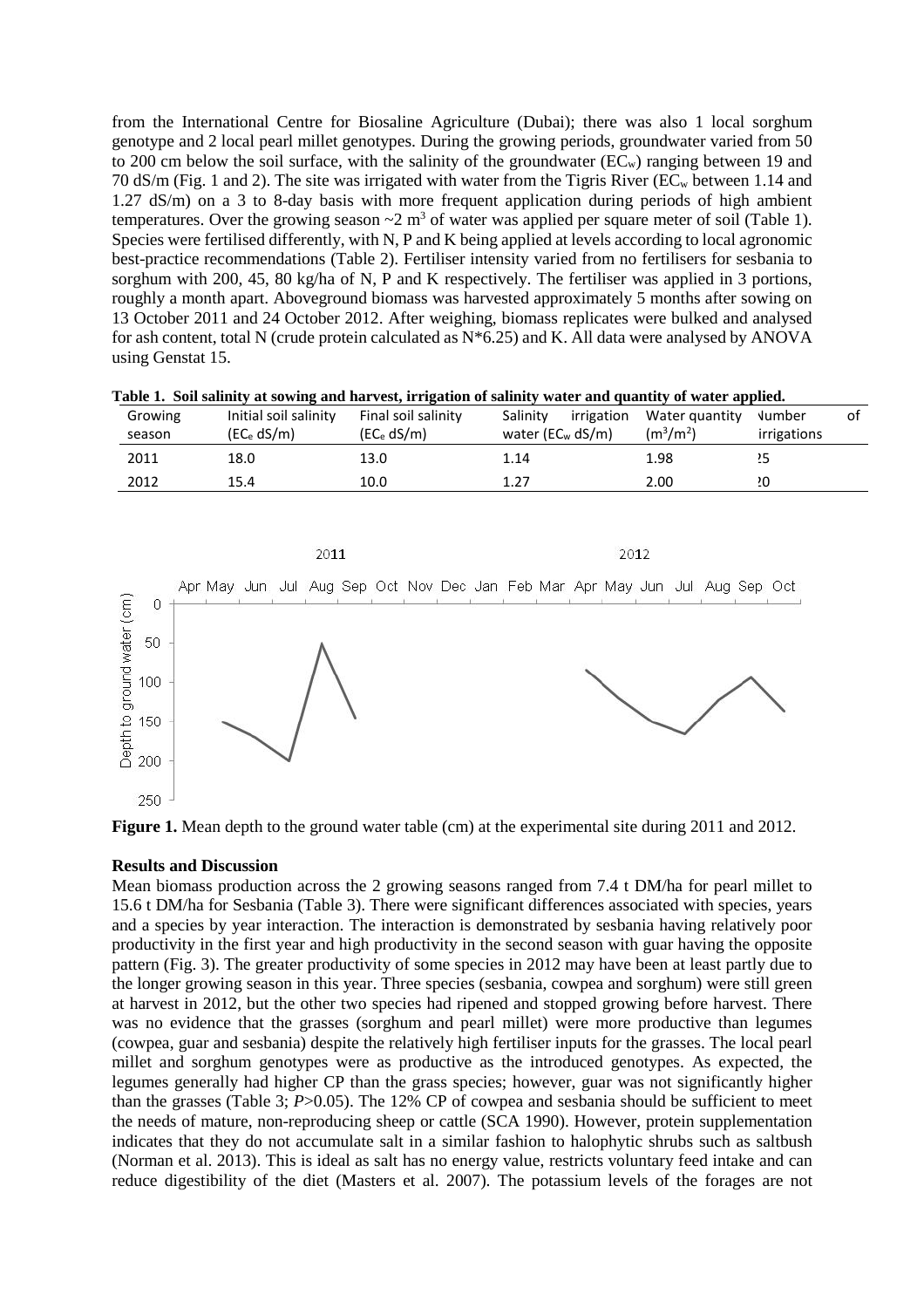excessive (SCA 1990). Of all of the species tested, sesbania may represent the best economic value as it produced an average of 15.6 t DM/ha over two years with a CP of 12% without the need for fertilisers. Cowpea also showed promise. Biomass alone is not a good indicator of the value of plants in saline systems (Norman et al. 2013). Further investigation into the feeding value of these species is warranted; this includes voluntary intake, anti-nutritional factors as well as the opportunity to complement other feed sources to meet the nutritional needs of livestock in Iraq. Management of the plants should also be considered. For example, there is evidence that the nutritive value of sesbania forage is improved through increased cutting frequency (Al-Masri 2009). Where appropriate, the opportunity to use the plants for grain crops and forage should also be investigated. The legumes offer an advantage over the grasses as they provide an opportunity to fix biological nitrogen for subsequent cereal crops.



**Figure 2.** Mean salinity of the groundwater (EC<sub>w</sub>; dS/m) at the experimental site during 2011 and 2012.

| Table 2. Fertiliser composition and sowing rate (kg/ha). Fertiliser was applied in three portions each year. |        |
|--------------------------------------------------------------------------------------------------------------|--------|
|                                                                                                              | Sowing |

| <b>Species</b> | N   | P  | к  | Sowing<br>rate |
|----------------|-----|----|----|----------------|
|                |     |    |    |                |
| Pearl millet   | 40  | 60 | 40 | 8              |
| Sorghum        | 200 | 45 | 80 | $12 - 16$      |
| Guar           | 20  | 30 | 60 | 8              |
| Cowpea         | 30  | 30 | 45 | 16             |
| Sesbania       | 0   | O  |    | 12             |

**Table 3. Mean biomass production, crude protein, ash and potassium of the species over 2 growing seasons.** 

| Trait          | <b>Species</b> |      |              |          | Grand   |      | Significance of differences <sup>1</sup> |                |       |           |
|----------------|----------------|------|--------------|----------|---------|------|------------------------------------------|----------------|-------|-----------|
|                | Cowpea         | Guar | Pearl millet | Sesbania | Sorghum | mean | <b>SED</b>                               | <b>Species</b> | Year  | Species x |
|                |                |      |              |          |         |      |                                          |                |       | year      |
| <b>Biomass</b> | 14.1           | 6.6  | 7.4          | 15.6     | 12.9    | 12.1 | 1.88                                     | $***$          | ***   | ***       |
| (t DM/ha)      |                |      |              |          |         |      |                                          |                |       |           |
| CP (%)         | 12.0           | 8.2  | 6.9          | 12.0     | 7.7     | 9.4  | 1.43                                     | ***            | $***$ | ns        |
| Ash (%)        | 12.3           | 13.9 | 10.5         | 7.3      | 9.1     | 10.6 | 1.43                                     | ***            | ns    | $***$     |
| $K(\%)$        | 2.2            | 1.1  | 2.5          | 1.9      | 1.4     | 1.8  | 0.31                                     | ***            | ***   | $\ast$    |

*1* \* *P* < 0.05; \*\* *P* < 0.01; \*\*\**P* < 0.001; ns is not significant

## **Conclusion**

Salinity is a major constraint to agricultural production in Iraq. However, our study shows that moderately saline land should be regarded as being potentially productive, albeit for non-traditional crops. In our trial of summer fodder plants, many plants produced a considerable quantity of biomass (>10 t DM/ha) despite the salinity of the soil and irrigation water. There was significant variation both within and between species, in biomass production, ash accumulation and crude protein content. There